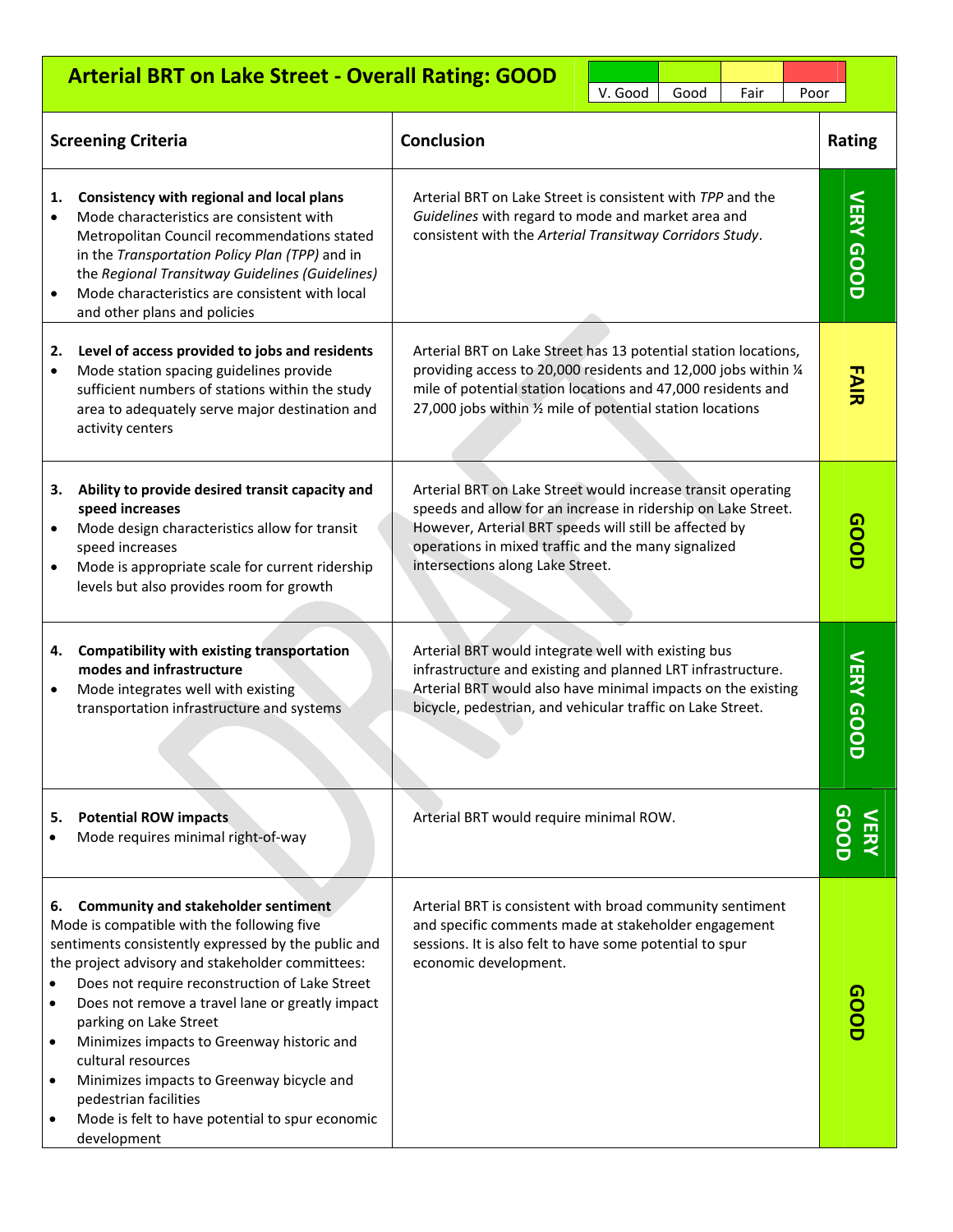| <b>Streetcar on Lake Street - Overall Rating: FAIR</b><br>V. Good<br>Good<br>Fair<br>Poor |                                                                                                                                                                                                                                                                                                                                                                                                                                                                                                                                                |                                                                                                                                                                                                                                                                                                                                                                                                                        |               |  |  |  |  |
|-------------------------------------------------------------------------------------------|------------------------------------------------------------------------------------------------------------------------------------------------------------------------------------------------------------------------------------------------------------------------------------------------------------------------------------------------------------------------------------------------------------------------------------------------------------------------------------------------------------------------------------------------|------------------------------------------------------------------------------------------------------------------------------------------------------------------------------------------------------------------------------------------------------------------------------------------------------------------------------------------------------------------------------------------------------------------------|---------------|--|--|--|--|
|                                                                                           | <b>Screening Criteria</b>                                                                                                                                                                                                                                                                                                                                                                                                                                                                                                                      | <b>Conclusion</b>                                                                                                                                                                                                                                                                                                                                                                                                      | <b>Rating</b> |  |  |  |  |
| 1.                                                                                        | Consistency with regional and local plans<br>Mode characteristics are consistent with<br>Metropolitan Council recommendations stated in<br>the Transportation Policy Plan (TPP) and in the<br>Regional Transitway Guidelines (Guidelines)<br>Mode characteristics are consistent with local and<br>other plans and policies                                                                                                                                                                                                                    | Streetcar on Lake Street is consistent with the TPP and with the<br>Guidelines with regard to mode and market; however it is<br>inconsistent with the Minneapolis Streetcar Feasibility Study.                                                                                                                                                                                                                         |               |  |  |  |  |
| 2.<br>٠                                                                                   | Level of access provided to jobs and residents<br>Mode station spacing guidelines provide sufficient<br>numbers of stations within the study area to<br>adequately serve major destination and activity<br>centers                                                                                                                                                                                                                                                                                                                             | Streetcar on Lake Street has 16 potential station locations<br>providing access to 22,000 residents and 12,000 jobs within 1/4<br>mile of potential station locations and 48,000 residents and<br>27,000 jobs within 1/2 mile of potential station locations.                                                                                                                                                          |               |  |  |  |  |
| 3.                                                                                        | Ability to provide desired transit capacity and<br>speed increases<br>Mode design characteristics allow for transit<br>speed increases<br>Mode is appropriate scale current ridership levels<br>but also provides room for growth                                                                                                                                                                                                                                                                                                              | Streetcar on Lake Street would increase transit operating<br>speeds and allow for an increase in ridership on Lake Street.<br>However, Streetcar on Lake Street speeds will still be affected<br>by operations in mixed traffic and the many signalized<br>intersections along Lake Street.                                                                                                                            |               |  |  |  |  |
| 4.<br>٠                                                                                   | Compatibility with existing transportation modes<br>and infrastructure<br>Mode integrates well with existing transportation<br>infrastructure and systems.                                                                                                                                                                                                                                                                                                                                                                                     | Streetcar on Lake Street would integrate well with existing bus<br>infrastructure and have minimal impacts on the existing bicycle,<br>pedestrian, and vehicular traffic on Lake Street. Streetcar on<br>Lake Street will use vertical infrastructure to connect with<br>Hiawatha LRT, but would require additional infrastructure at<br>both ends of the alignment to create easy transfers and<br>turnaround points. | <b>GOOD</b>   |  |  |  |  |
| 5.                                                                                        | <b>Potential ROW impacts</b><br>Mode requires minimal right-of-way                                                                                                                                                                                                                                                                                                                                                                                                                                                                             | Streetcar on Lake Street would require some ROW.                                                                                                                                                                                                                                                                                                                                                                       |               |  |  |  |  |
| 6.<br>$\bullet$<br>$\bullet$<br>$\bullet$<br>$\bullet$                                    | <b>Community and stakeholder sentiment</b><br>Mode is compatible with the following five sentiments<br>consistently expressed by the public and the project<br>advisory and stakeholder committees:<br>Does not require reconstruction of Lake Street<br>Does not remove a travel lane or greatly impact<br>parking on Lake Street<br>Minimizes impacts to Greenway historic and<br>cultural resources<br>Minimizes impacts to Greenway bicycle and<br>pedestrian facilities<br>Mode is felt to have potential to spur economic<br>development | Streetcar on Lake Street is inconsistent with broad community<br>sentiment and specific comments made at stakeholder<br>engagement sessions regarding reconstruction of Lake Street.<br>However, it would not remove a travel lane on Lake Street or<br>impact Greenway resources, and is felt to have high potential<br>to spur economic development.                                                                 |               |  |  |  |  |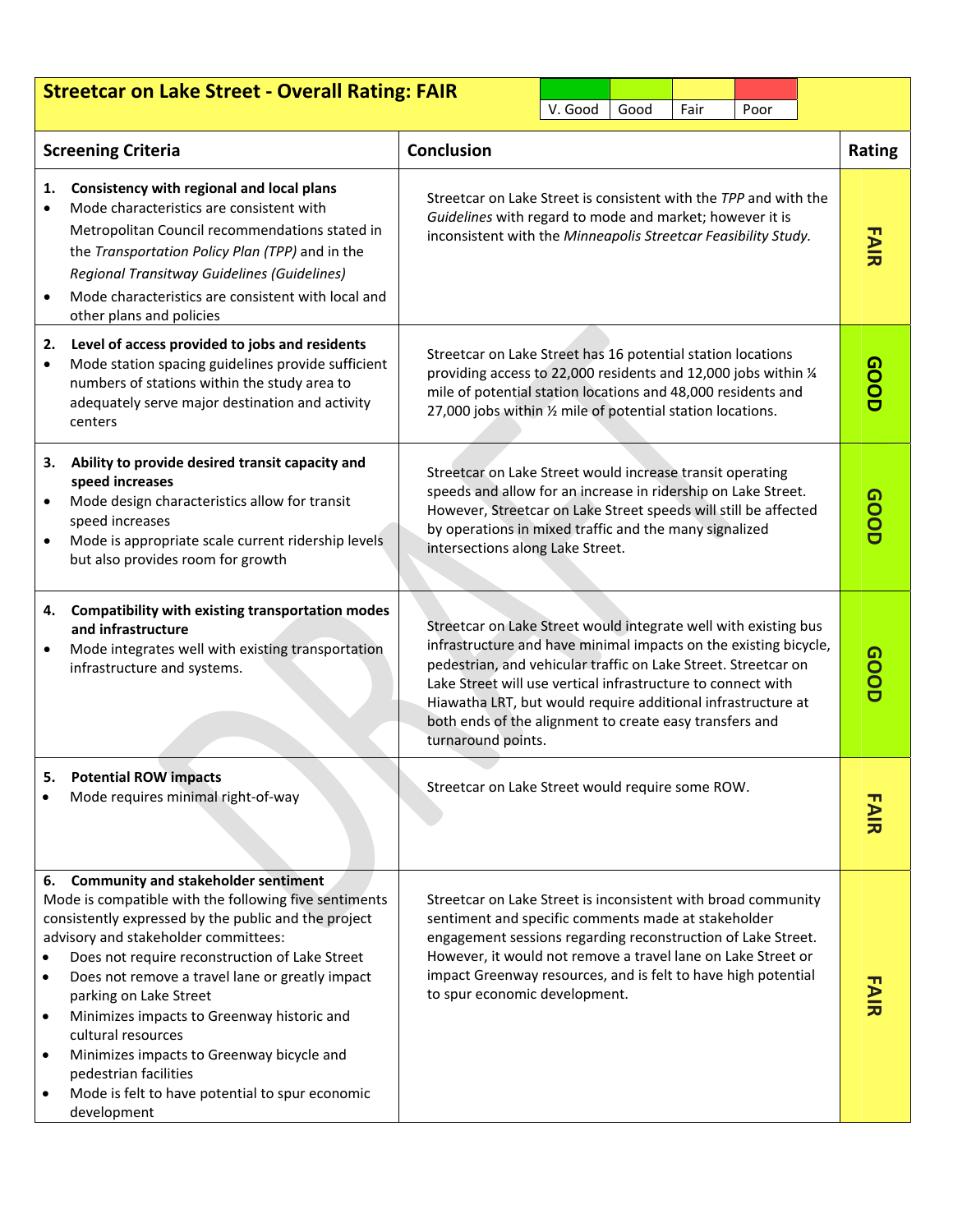| LRT on Lake Street - Overall Rating: POOR<br>V. Good<br>Fair<br>Good<br>Poor |                                                                                                                                                                                                                                                                                                                                         |                                                                                                                                                                                                                                                                                                                                        |               |             |  |
|------------------------------------------------------------------------------|-----------------------------------------------------------------------------------------------------------------------------------------------------------------------------------------------------------------------------------------------------------------------------------------------------------------------------------------|----------------------------------------------------------------------------------------------------------------------------------------------------------------------------------------------------------------------------------------------------------------------------------------------------------------------------------------|---------------|-------------|--|
|                                                                              | <b>Screening Criteria</b>                                                                                                                                                                                                                                                                                                               | <b>Conclusion</b>                                                                                                                                                                                                                                                                                                                      | <b>Rating</b> |             |  |
| 1.<br>$\bullet$                                                              | Consistency with regional and local plans<br>Mode characteristics are consistent with Metropolitan<br>Council recommendations stated in the Transportation<br>Policy Plan (TPP) and in the Regional Transitway<br><b>Guidelines (Guidelines)</b><br>Mode characteristics are consistent with local and other<br>plans and policies      | LRT on Lake Street is consistent with the Guidelines in regard<br>to mode and market.                                                                                                                                                                                                                                                  |               | <b>aoot</b> |  |
| 2.<br>٠                                                                      | Level of access provided to jobs and residents<br>Mode station spacing guidelines provide sufficient<br>numbers of stations within the study area to adequately<br>serve major destination and activity centers                                                                                                                         | LRT on Lake Street has nine potential station locations<br>providing access to 18,000 residents and 12,000 jobs within 1/4<br>mile of potential station locations and 47,000 residents and<br>27,000 jobs within 1/2 mile of potential station locations                                                                               |               | アン元         |  |
| З.<br>$\bullet$                                                              | Ability to provide desired transit capacity and speed<br><i>increases</i><br>Mode design characteristics allow for transit speed<br>increases<br>Mode is appropriate scale for current ridership levels<br>but also provides room for growth                                                                                            | LRT on Lake Street would increase transit operating speeds<br>and allow for an increase in ridership on Lake Street.<br>However, LRT on Lake Street speeds will still be affected by<br>the many signalized intersections along Lake Street.                                                                                           |               | 00DD        |  |
| 4.                                                                           | Compatibility with existing transportation modes and<br>infrastructure<br>Mode integrates well with existing transportation<br>infrastructure and systems                                                                                                                                                                               | LRT on Lake Street would have major impacts on parking and<br>vehicular and pedestrian traffic on Lake Street. LRT on Lake<br>Street will use vertical infrastructure to connect with<br>Hiawatha LRT, but would require additional infrastructure at<br>both ends of the alignment to create easy transfers and<br>turnaround points. |               | <b>POOR</b> |  |
| 5.                                                                           | <b>Potential ROW impacts</b><br>Mode requires minimal right-of-way                                                                                                                                                                                                                                                                      | LRT on Lake would require a significant amount of ROW.                                                                                                                                                                                                                                                                                 |               | 观           |  |
| 6.                                                                           | <b>Community and stakeholder sentiment</b><br>Mode is compatible with the following five sentiments<br>consistently expressed by the public and the project<br>advisory and stakeholder committees:                                                                                                                                     | LRT on Lake Street is inconsistent with broad community<br>sentiment and specific comments made at stakeholder<br>engagement sessions regarding reconstruction of Lake Street<br>and impacts to existing vehicular traffic.                                                                                                            |               |             |  |
| $\bullet$<br>$\bullet$<br>$\bullet$                                          | Does not require reconstruction of Lake Street<br>Does not remove a travel lane or greatly impact parking<br>on Lake Street<br>Minimizes impacts to Greenway historic and cultural<br>resources<br>Minimizes impacts to Greenway bicycle and pedestrian<br>facilities<br>Mode is felt to have potential to spur economic<br>development |                                                                                                                                                                                                                                                                                                                                        |               | <b>PODR</b> |  |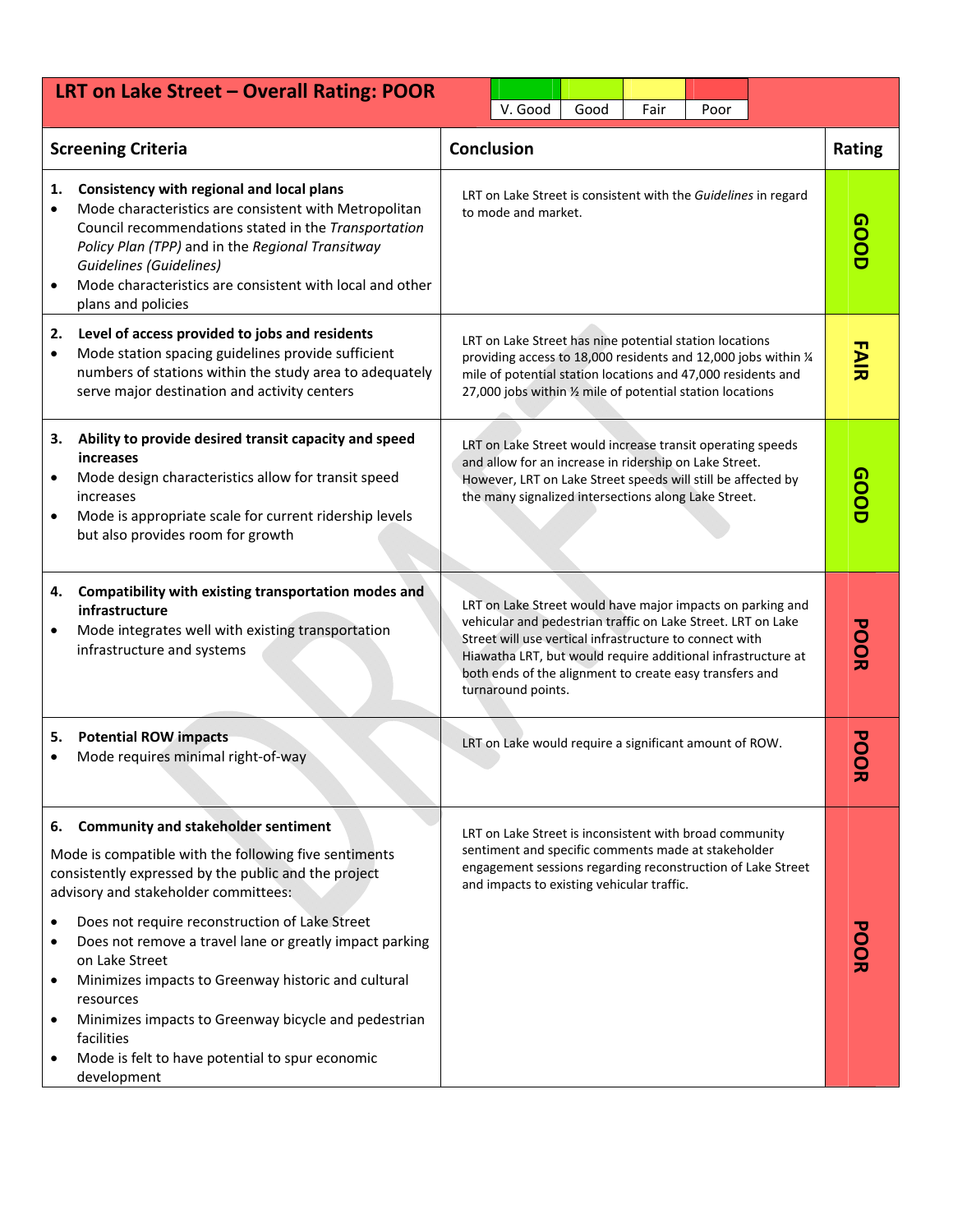| Dedicated Busway on Lake Street - Overall Rating: POOR<br>V. Good<br>Good<br>Fair |                                                                                                                                                                                                                                                                                                                                                                                                                                                                                                                                                |                                                                                                                                                                                                                                                                           |                                                                                                                                                                                                                                                                          |  | Poor |            |  |  |
|-----------------------------------------------------------------------------------|------------------------------------------------------------------------------------------------------------------------------------------------------------------------------------------------------------------------------------------------------------------------------------------------------------------------------------------------------------------------------------------------------------------------------------------------------------------------------------------------------------------------------------------------|---------------------------------------------------------------------------------------------------------------------------------------------------------------------------------------------------------------------------------------------------------------------------|--------------------------------------------------------------------------------------------------------------------------------------------------------------------------------------------------------------------------------------------------------------------------|--|------|------------|--|--|
|                                                                                   | <b>Screening Criteria</b>                                                                                                                                                                                                                                                                                                                                                                                                                                                                                                                      | <b>Conclusion</b>                                                                                                                                                                                                                                                         |                                                                                                                                                                                                                                                                          |  |      | Rating     |  |  |
| 1.                                                                                | Consistency with regional and local plans<br>Mode characteristics are consistent with<br>Metropolitan Council recommendations stated in<br>the Transportation Policy Plan (TPP) and in the<br>Regional Transitway Guidelines (Guidelines)<br>Mode characteristics are consistent with local and<br>other plans and policies                                                                                                                                                                                                                    |                                                                                                                                                                                                                                                                           | Dedicated Busway on Lake Street is consistent with the<br>Guidelines for mode and market area.                                                                                                                                                                           |  |      |            |  |  |
| 2.<br>٠                                                                           | Level of access provided to jobs and residents<br>Mode station spacing guidelines provide sufficient<br>numbers of stations within the study area to<br>adequately serve major destination and activity<br>centers                                                                                                                                                                                                                                                                                                                             |                                                                                                                                                                                                                                                                           | Dedicated Busway on Lake Street has nine potential<br>station locations providing access to 18,000 residents<br>and 12,000 jobs within 1/4 mile of potential station<br>locations and 47,000 residents and 27,000 jobs within 1/2<br>mile of potential station locations |  |      |            |  |  |
| з.<br>٠                                                                           | Ability to provide desired transit capacity and<br>speed increases<br>Mode design characteristics allow for transit speed<br>increases<br>Mode is appropriate scale for current ridership<br>levels but also provides room for growth                                                                                                                                                                                                                                                                                                          | Dedicated Busway on Lake Street would increase transit<br>operating speeds and allow for an increase in ridership<br>on Lake Street. However, Dedicated Busway on Lake<br>Street speeds will still be affected by the many signalized<br>intersections along Lake Street. | GOOD                                                                                                                                                                                                                                                                     |  |      |            |  |  |
| 4.                                                                                | Compatibility with existing transportation modes<br>and infrastructure<br>Mode integrates well with existing transportation<br>infrastructure and systems                                                                                                                                                                                                                                                                                                                                                                                      | Dedicated Busway on Lake Street would have major<br>impacts on parking and vehicular and pedestrian traffic<br>on Lake Street.                                                                                                                                            | <b>PODE</b>                                                                                                                                                                                                                                                              |  |      |            |  |  |
| 5.                                                                                | <b>Potential ROW impacts</b><br>Mode requires minimal right-of-way                                                                                                                                                                                                                                                                                                                                                                                                                                                                             | Dedicated Busway on Lake would require a significant<br>amount of ROW.                                                                                                                                                                                                    |                                                                                                                                                                                                                                                                          |  |      | <b>POR</b> |  |  |
| 6.<br>٠<br>٠                                                                      | <b>Community and stakeholder sentiment</b><br>Mode is compatible with the following five sentiments<br>consistently expressed by the public and the project<br>advisory and stakeholder committees:<br>Does not require reconstruction of Lake Street<br>Does not remove a travel lane or greatly impact<br>parking on Lake Street<br>Minimizes impacts to Greenway historic and cultural<br>resources<br>Minimizes impacts to Greenway bicycle and<br>pedestrian facilities<br>Mode is felt to have potential to spur economic<br>development | Dedicated Busway on Lake Street is inconsistent with<br>broad community sentiment and specific comments<br>made at stakeholder engagement sessions regarding<br>reconstruction of Lake Street and impacts to existing<br>vehicular traffic.                               |                                                                                                                                                                                                                                                                          |  |      |            |  |  |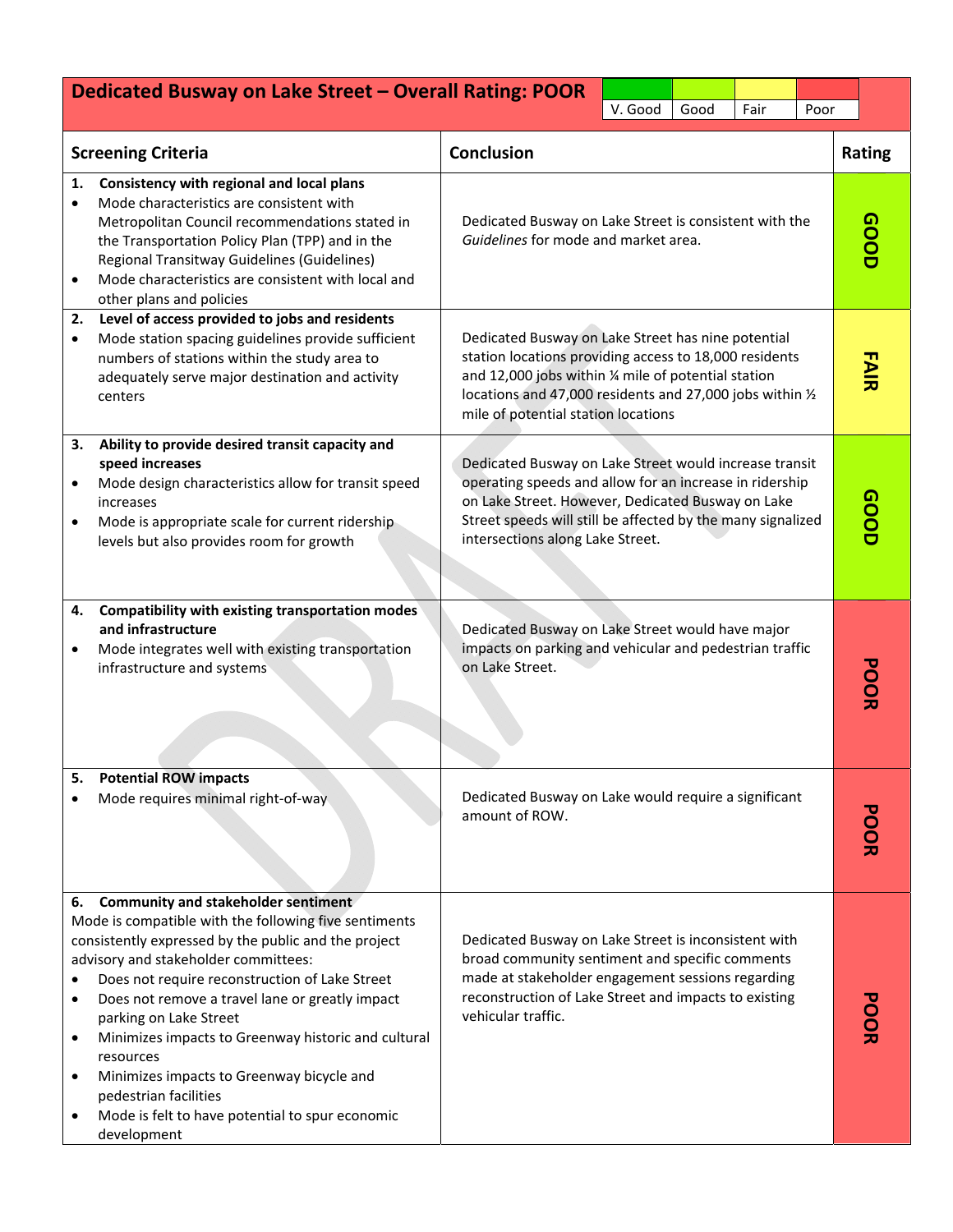|                                                | Single/Double-Track Streetcar on the Greenway -<br><b>Overall Rating: GOOD</b>                                                                                                                                                                                                                                                                                                                                                                                                                                                          |                                                                                                                                                                                                                                                                                                                                | V. Good | Good | Fair | Poor |                  |
|------------------------------------------------|-----------------------------------------------------------------------------------------------------------------------------------------------------------------------------------------------------------------------------------------------------------------------------------------------------------------------------------------------------------------------------------------------------------------------------------------------------------------------------------------------------------------------------------------|--------------------------------------------------------------------------------------------------------------------------------------------------------------------------------------------------------------------------------------------------------------------------------------------------------------------------------|---------|------|------|------|------------------|
|                                                | <b>Screening Criteria</b>                                                                                                                                                                                                                                                                                                                                                                                                                                                                                                               | <b>Conclusion</b>                                                                                                                                                                                                                                                                                                              |         |      |      |      | Rating           |
| 1.                                             | Consistency with regional and local plans.<br>Mode characteristics are consistent with<br>Metropolitan Council recommendations stated in<br>the Transportation Policy Plan (TPP) and in the<br>Regional Transitway Guidelines (Guidelines)<br>Mode characteristics are consistent with local and<br>other plans and policies                                                                                                                                                                                                            | Streetcar on in the Greenway is consistent with the TPP and<br>Guidelines with regard to mode and market, and is consistent with<br>the Minneapolis Streetcar Feasibility Study.                                                                                                                                               |         |      |      |      | VERY GOOD        |
| 2.<br>$\bullet$                                | Level of access provided to jobs and residents<br>Mode station spacing guidelines provide sufficient<br>numbers of stations within the study area to<br>adequately serve major destination and activity<br>centers                                                                                                                                                                                                                                                                                                                      | Streetcar on the Greenway has nine potential station locations,<br>access to 17,000 residents and 16,000 jobs within % mile of potential<br>station locations and 47,000 residents and 29,000 jobs within 1/2 mile<br>of potential station locations. However, access would be limited by<br>vertical circulation constraints. |         |      |      |      | <b>FAIR</b>      |
| З.<br>$\bullet$                                | Ability to provide desired transit capacity and<br>speed increases<br>Mode design characteristics allow for transit speed<br>increases<br>Mode is appropriate scale current ridership levels<br>but also provides room for growth                                                                                                                                                                                                                                                                                                       | Streetcar on the Greenway would increase transit operating speeds<br>and allow for an increase in ridership in the corridor. However, the<br>use of a single track and passing sidings limit transit operations.                                                                                                               |         |      |      |      | GOOD             |
| 4.<br>٠                                        | Compatibility with existing transportation modes<br>and infrastructure<br>Mode integrates well with existing transportation<br>infrastructure and systems                                                                                                                                                                                                                                                                                                                                                                               | Streetcar on the Greenway would integrate well with existing bus<br>infrastructure (assuming vertical connections on existing bridges) and<br>existing and planned LRT infrastructure. Also, Streetcar in the<br>Greenway would have minimal impact on bicycle and pedestrian<br>facilities in the Greenway.                   |         |      |      |      | GOOD             |
| 5.                                             | <b>Potential ROW impacts</b><br>Mode requires minimal right-of-way                                                                                                                                                                                                                                                                                                                                                                                                                                                                      | Streetcar on the Greenway would require some ROW.                                                                                                                                                                                                                                                                              |         |      |      |      |                  |
| 6.<br>$\bullet$<br>٠<br>$\bullet$<br>$\bullet$ | Community and stakeholder sentiment<br>Mode is compatible with the following five sentiments<br>consistently expressed by the public and the project<br>advisory and stakeholder committees:<br>Does not require reconstruction of Lake Street<br>Does not remove a travel lane or greatly impact<br>parking on Lake Street<br>Minimizes impacts to Greenway historic and<br>cultural resources<br>Minimizes impacts to Greenway bicycle and<br>pedestrian facilities<br>Mode is felt to have potential to spur economic<br>development | Streetcar on the Greenway is consistent with broad community<br>sentiment and specific comments made at stakeholder engagement<br>sessions. It is also felt to have high potential to spur economic<br>development.                                                                                                            |         |      |      |      | <b>VERY GOOD</b> |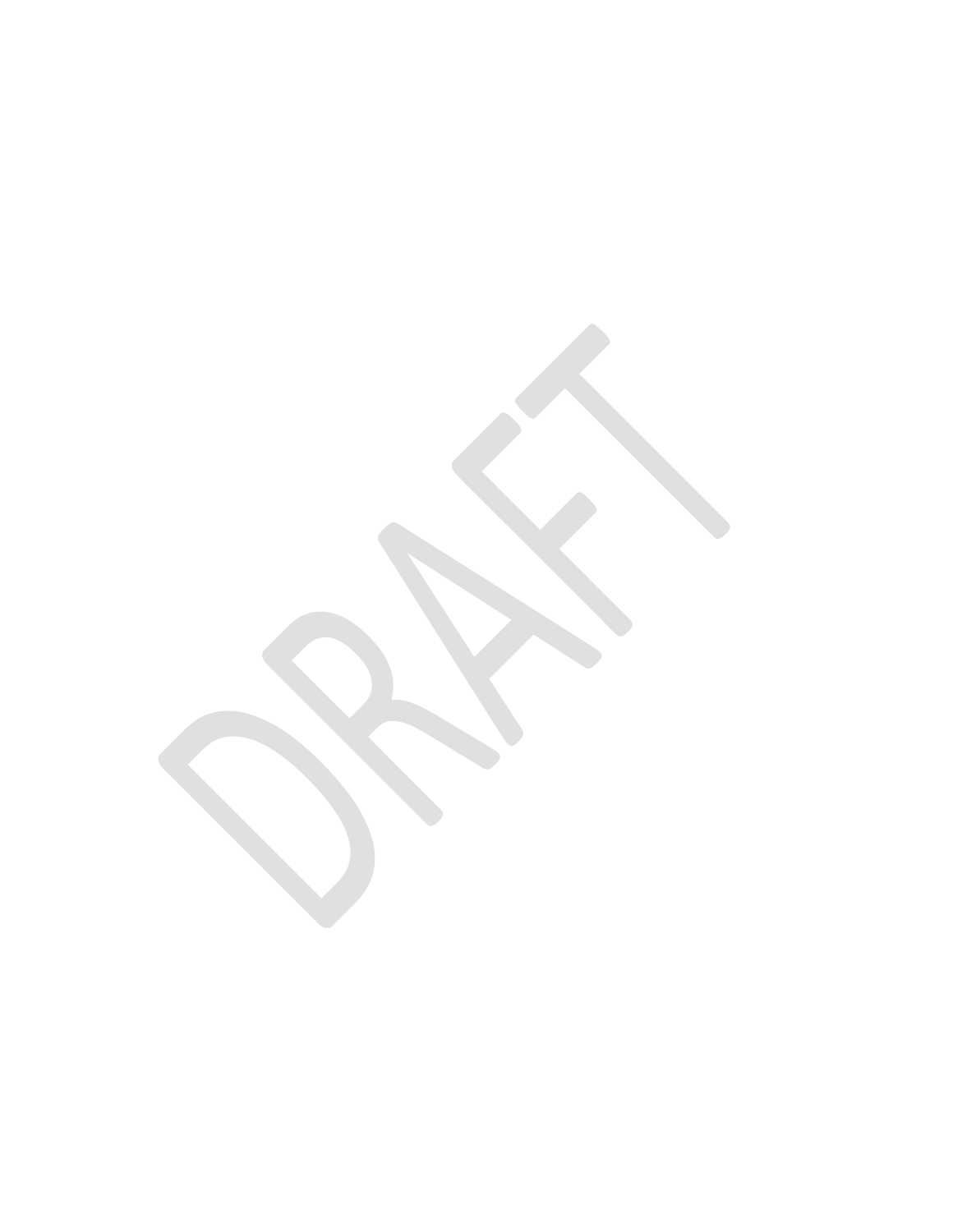## **Full Double‐Track LRT/Streetcar on the Greenway – Overall Rating: FAIR COVERTY CONSUMING CONSUMING CONTRACT POOR**

|                 | <b>Screening Criteria</b>                                                                                                                                                                                                                                                                                                                                                                                                                                                                                                                      | <b>Conclusion</b>                                                                                                                                                                                                                                                                                                                                                     |  | Rating           |
|-----------------|------------------------------------------------------------------------------------------------------------------------------------------------------------------------------------------------------------------------------------------------------------------------------------------------------------------------------------------------------------------------------------------------------------------------------------------------------------------------------------------------------------------------------------------------|-----------------------------------------------------------------------------------------------------------------------------------------------------------------------------------------------------------------------------------------------------------------------------------------------------------------------------------------------------------------------|--|------------------|
| 1.<br>$\bullet$ | Consistency with regional and local plans<br>Mode characteristics are consistent with<br>Metropolitan Council recommendations stated in<br>the Transportation Policy Plan (TPP) and in the<br>Regional Transitway Guidelines (Guidelines)<br>Mode characteristics are consistent with local and<br>other plans and policies                                                                                                                                                                                                                    | Full Double Track LRT/Streetcar on the Greenway is<br>consistent with the Guidelines in regard to mode<br>and market and is somewhat consistent with the<br>Minneapolis Streetcar Feasibility Study.                                                                                                                                                                  |  |                  |
| 2.<br>$\bullet$ | Level of access provided to jobs and residents<br>Mode station spacing guidelines provide sufficient<br>numbers of stations within the study area to<br>adequately serve major destination and activity<br>centers                                                                                                                                                                                                                                                                                                                             | Full Double Track LRT/Streetcar on the Greenway<br>has nine potential station locations, providing<br>access to 17,000 residents and 16,000 jobs within 1/4<br>mile of potential station locations and 47,000<br>residents and 29,000 jobs within 1/2 mile of potential<br>station locations. However, access would be limited<br>by vertical circulation restraints. |  | <b>FAIR</b>      |
| з.              | Ability to provide desired transit capacity and<br>speed increases<br>Mode design characteristics allow for transit speed<br>increases<br>Mode is appropriate scale current ridership levels<br>but also provides room for growth                                                                                                                                                                                                                                                                                                              | Full Double Track LRT/Streetcar on the Greenway<br>would increase transit operating speeds and allow<br>for an increase in ridership in the corridor.                                                                                                                                                                                                                 |  | <b>VERY GOOD</b> |
| 4.              | Compatibility with existing transportation modes<br>and infrastructure.<br>Mode integrates well with existing transportation<br>infrastructure and systems                                                                                                                                                                                                                                                                                                                                                                                     | Full Double Track LRT/Streetcar on the Greenway<br>would likely impact existing bicycle and pedestrian<br>facilities in the Greenway and would likely impact<br>bridges that span the Greenway during<br>construction.                                                                                                                                                |  | <b>PODR</b>      |
| 5.              | <b>Potential ROW impacts</b><br>Mode requires minimal right-of-way                                                                                                                                                                                                                                                                                                                                                                                                                                                                             | Full Double Track LRT/Streetcar on the Greenway<br>would require some ROW.                                                                                                                                                                                                                                                                                            |  |                  |
| 6.<br>٠         | <b>Community and stakeholder sentiment</b><br>Mode is compatible with the following five sentiments<br>consistently expressed by the public and the project<br>advisory and stakeholder committees:<br>Does not require reconstruction of Lake Street<br>Does not remove a travel lane or greatly impact<br>parking on Lake Street<br>Minimizes impacts to Greenway historic and<br>cultural resources<br>Minimizes impacts to Greenway bicycle and<br>pedestrian facilities<br>Mode is felt to have potential to spur economic<br>development | Full Double Track LRT/Streetcar on the Greenway is<br>inconsistent with broad community sentiment and<br>specific comments made at stakeholder<br>engagement sessions regarding impacts to<br>Greenway resources.                                                                                                                                                     |  |                  |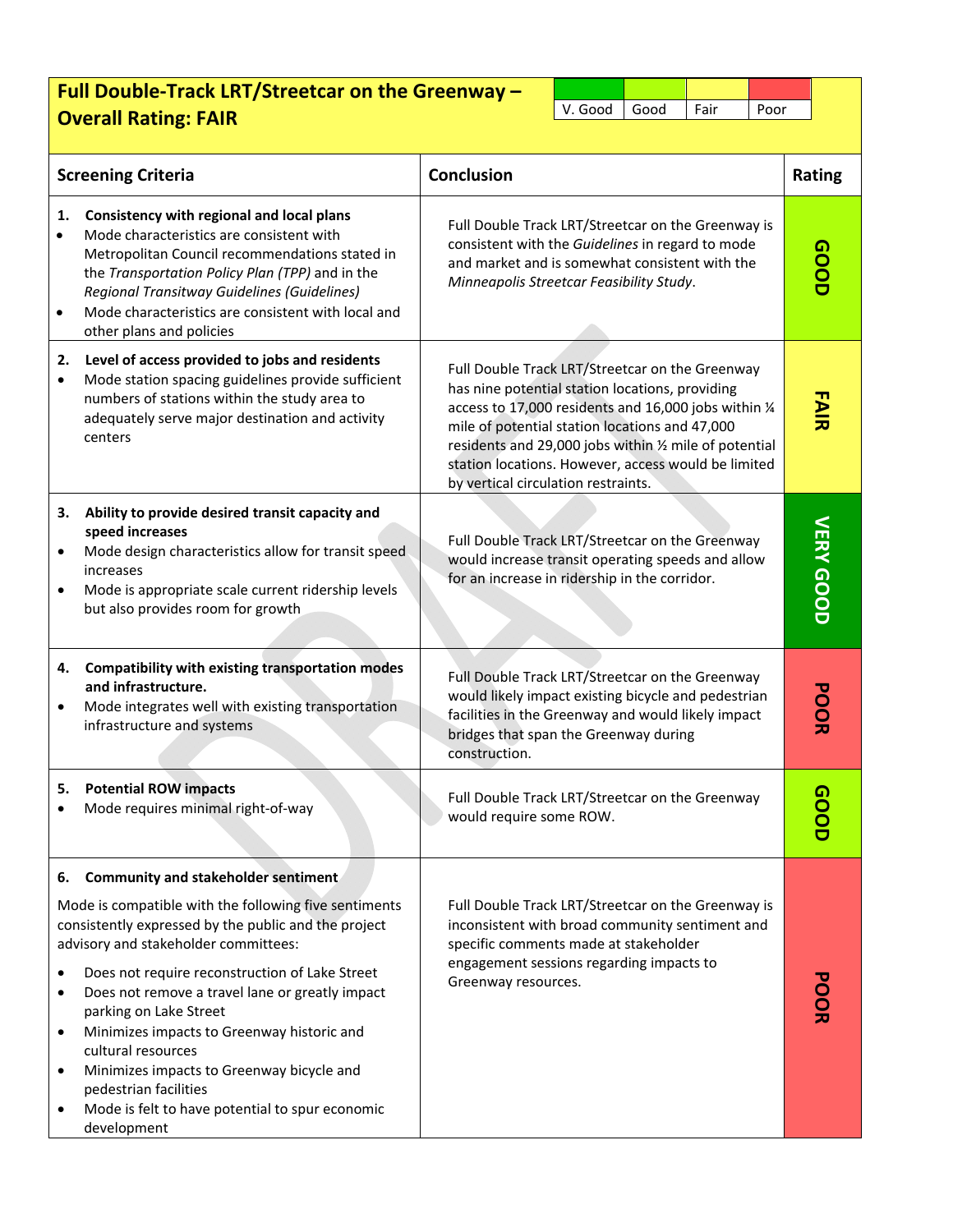|                     | Dedicated Busway on the Greenway - Overall Rating: FAIR                                                                                                                                                                                                                                                                                                                                                                                                                                                                                    |                                                                                                                                                                                                                                                                                                                                                    |         |      |             |      |        |             |
|---------------------|--------------------------------------------------------------------------------------------------------------------------------------------------------------------------------------------------------------------------------------------------------------------------------------------------------------------------------------------------------------------------------------------------------------------------------------------------------------------------------------------------------------------------------------------|----------------------------------------------------------------------------------------------------------------------------------------------------------------------------------------------------------------------------------------------------------------------------------------------------------------------------------------------------|---------|------|-------------|------|--------|-------------|
|                     |                                                                                                                                                                                                                                                                                                                                                                                                                                                                                                                                            |                                                                                                                                                                                                                                                                                                                                                    | V. Good | Good | Fair        | Poor |        |             |
|                     | <b>Screening Criteria</b>                                                                                                                                                                                                                                                                                                                                                                                                                                                                                                                  | <b>Conclusion</b>                                                                                                                                                                                                                                                                                                                                  |         |      |             |      | Rating |             |
| 1.<br>$\bullet$     | Consistency with regional and local plans<br>Mode characteristics are consistent with<br>Metropolitan Council recommendations stated in the<br>Transportation Policy Plan (TPP) and in the Regional<br>Transitway Guidelines (Guidelines)<br>Mode characteristics are consistent with local and<br>other plans and policies                                                                                                                                                                                                                | Dedicated Busway on the Greenway is consistent with the<br>Guidelines in regard to mode and market.                                                                                                                                                                                                                                                | aoop    |      |             |      |        |             |
| 2.<br>$\bullet$     | Level of access provided to jobs and residents<br>Mode station spacing guidelines provide sufficient<br>numbers of stations within the study area to<br>adequately serve major destination and activity<br>centers                                                                                                                                                                                                                                                                                                                         | Dedicated Busway on the Greenway has nine potential<br>station locations providing access to 17,000 residents and<br>16,000 jobs within 1/4 mile of potential station locations and<br>47,000 residents and 29,000 jobs within 1/2 mile of potential<br>station locations. However, access would be limited by<br>vertical circulation restraints. |         |      | <b>FAIR</b> |      |        |             |
|                     | 3. Ability to provide desired transit capacity and<br>speed increases<br>Mode design characteristics allow for transit speed<br>increases<br>Mode is appropriate scale for current ridership levels<br>but also provides room for growth                                                                                                                                                                                                                                                                                                   | Dedicated Busway on the Greenway would increase transit<br>operating speeds and allow for an increase in ridership in<br>the corridor. However, the use of a single lane and passing<br>areas limit transit operations.                                                                                                                            |         |      | aoop        |      |        |             |
|                     | 4. Compatibility with existing transportation modes<br>and infrastructure<br>Mode integrates well with existing transportation<br>infrastructure and systems                                                                                                                                                                                                                                                                                                                                                                               | Dedicated Busway on the Greenway would integrate well<br>with existing bus and existing and planned LRT<br>infrastructure and have minimal impacts on existing bicycle<br>and pedestrian facilities in the Greenway.                                                                                                                               |         |      |             |      |        | <b>GOOD</b> |
| 5.                  | <b>Potential ROW impacts</b><br>Mode requires minimal right-of-way                                                                                                                                                                                                                                                                                                                                                                                                                                                                         | Dedicated Busway in the Greenway would require some<br>ROW.                                                                                                                                                                                                                                                                                        |         |      |             |      |        | GOOD        |
| $\bullet$<br>٠<br>٠ | 6. Community and stakeholder sentiment<br>Mode is compatible with the following five sentiments<br>consistently expressed by the public and the project<br>advisory and stakeholder committees:<br>Does not require reconstruction of Lake Street<br>Does not remove a travel lane or greatly impact<br>parking on Lake Street<br>Minimizes impacts to Greenway historic and cultural<br>resources<br>Minimizes impacts to Greenway bicycle and<br>pedestrian facilities<br>Mode is felt to have potential to spur economic<br>development | Dedicated Busway on the Greenway is inconsistent with<br>broad community sentiment and specific comments made<br>at stakeholder engagement sessions regarding economic<br>development potential.                                                                                                                                                   |         |      |             |      |        | <b>POOR</b> |